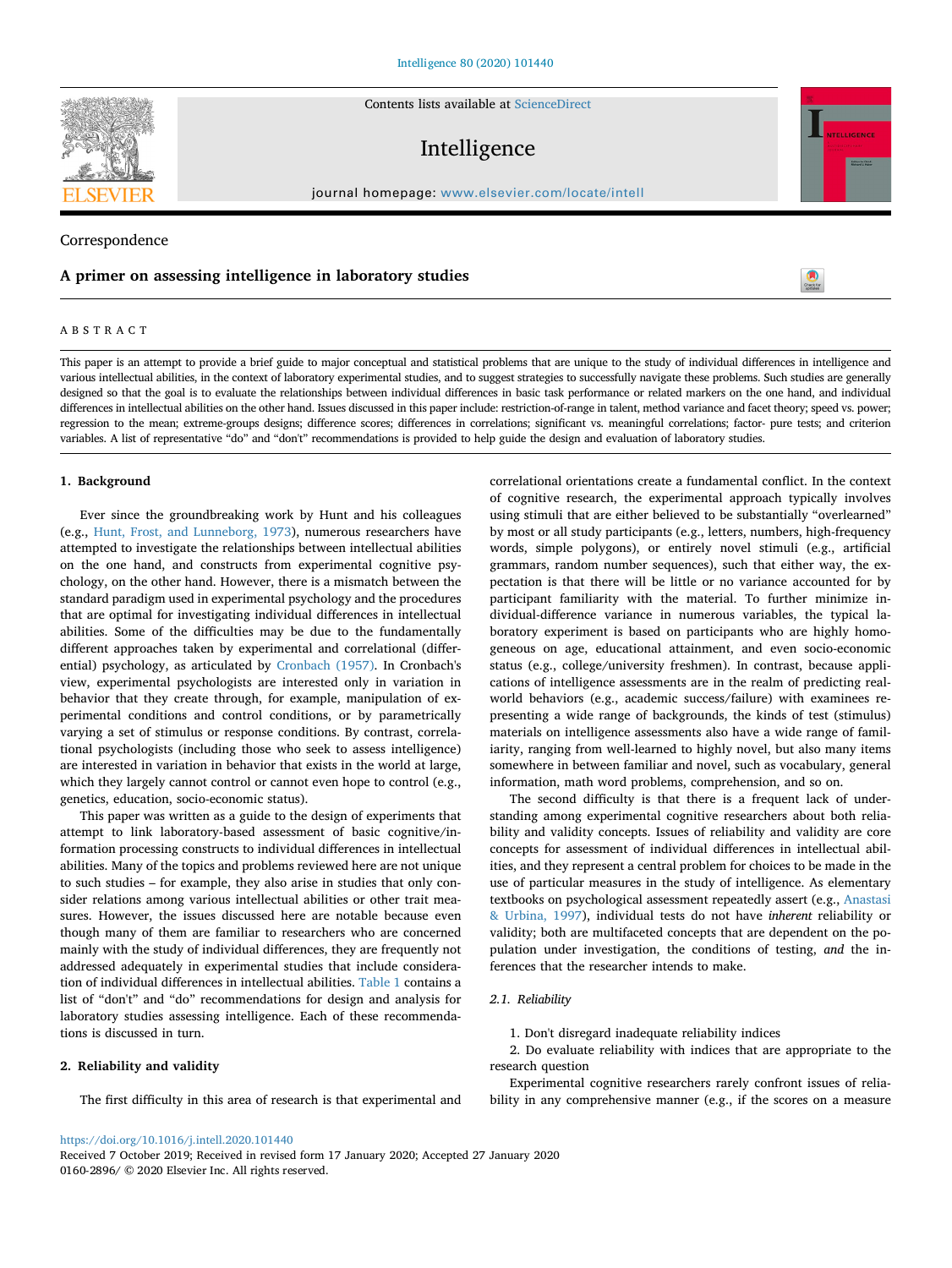#### <span id="page-1-0"></span>**Table 1**

A list of Don'ts and Dos for laboratory studies examining intelligence.

| Don't                                                                                                                                                                                    | Do                                                                                                                                                                                                                                                               |
|------------------------------------------------------------------------------------------------------------------------------------------------------------------------------------------|------------------------------------------------------------------------------------------------------------------------------------------------------------------------------------------------------------------------------------------------------------------|
| 1. Don't disregard inadequate reliability<br>indexes.                                                                                                                                    | 2. Do evaluate reliability with indices that are appropriate to the underlying construct.                                                                                                                                                                        |
| 4. Don't overgeneralize to external criteria without validation.                                                                                                                         | 3. Do consider the validity of selected<br>intelligence tests.                                                                                                                                                                                                   |
| 6. Don't use intelligence tests in a non-standard manner without norms and validation.                                                                                                   | 5. Do understand data are theory-laden.                                                                                                                                                                                                                          |
|                                                                                                                                                                                          |                                                                                                                                                                                                                                                                  |
| 8. Don't use difference scores.                                                                                                                                                          |                                                                                                                                                                                                                                                                  |
| 10. Don't use samples too small to detect                                                                                                                                                | 14. Do take account of speed vs. power                                                                                                                                                                                                                           |
| differences in correlations.                                                                                                                                                             | of reference tests.                                                                                                                                                                                                                                              |
| 11. Don't confuse statistically significant with meaningful magnitude correlations.                                                                                                      | 15. Do take a faceted approach to<br>assessing particular abilities.                                                                                                                                                                                             |
| 13. Don't ignore common content as method variance.                                                                                                                                      | 17. Do take account of 'historical' and                                                                                                                                                                                                                          |
|                                                                                                                                                                                          |                                                                                                                                                                                                                                                                  |
|                                                                                                                                                                                          |                                                                                                                                                                                                                                                                  |
|                                                                                                                                                                                          |                                                                                                                                                                                                                                                                  |
|                                                                                                                                                                                          | construct.                                                                                                                                                                                                                                                       |
| 20. Don't assume that all 'processing speed'                                                                                                                                             | 19. Do use multiple tests to assess                                                                                                                                                                                                                              |
| ability assessments measure the same                                                                                                                                                     | underlying ability factors.                                                                                                                                                                                                                                      |
|                                                                                                                                                                                          |                                                                                                                                                                                                                                                                  |
| with multiple measures requires excessive administration time.                                                                                                                           |                                                                                                                                                                                                                                                                  |
| 7. Don't use extreme-group designs.<br>16. Don't use 'indifference of the indicator'<br>as a guide to test selection.<br>underlying factor.<br>21. Don't assume that adequate assessment | 9. Do adjust correlations to account for<br>restriction-of-range in talent.<br>12. Do pre-specify expected correlations.<br>'current' aspects of crystallized<br>Intelligence.<br>18. Do take account of underlying<br>heterogeneity of the general intelligence |

have too much variability for the comparisons of interest, the choice is often made to add additional task trials or more study participants to yield more stable [reliable] results). For example, in a review of experimental research, [Green et al. \(2016\)](#page-8-2) found that only 5.7% of the recent articles in one journal and 11.7% in another reported reliabilities of their measures. Of these, most reports contained only internal consistency reliabilities, and only one study included an estimate of testretest reliability. As Green et al. noted, "The results are consistent with our hypothesis that reliabilities are infrequently presented for experimental task scores." (p. 750).

When reliabilities are reported in this area of research, they are often startlingly low. For example, [Hedge, Powell, and Sumner \(2018\)](#page-8-3) examined the reliability of a set of standard experimental tasks and noted that for "Eriksen Flanker, Stroop, stop signal, go/no-go, Posner cueing, Navon, and Spatial Numerical Association of Response Code....Reliabilities ranged from 0 to .82, being surprisingly low for most tasks given their common use." (p. 1166). Furthermore, reliabilities are frequently misinterpreted. For example, in another recent study, [Craik,](#page-8-4) [Bialystock, Gillingham, and Stuss \(2018\)](#page-8-4) reported a test-retest reliability of their alpha span test as " $r(42) = .61$  ( $p < .001$ ). This highly significant correlation provides good evidence that the alpha span test is a reliable measure of working memory, at least in older adults." (pp. 145–146). However, the criterion for reliability is *not* a test against a null hypothesis of a zero correlation between a test administered on two occasions, as these authors imply. Rather, it is an estimate of the consistency of rank-ordering of individuals over some period of time. Ideally, if there are no changes in the underlying construct, their rankordering will not change, except for measurement error. So, the appropriate "standard" would be a correlation of *r* = 1.0.

Because test reliability sets an upper bound for validity (e.g., see [Anastasi & Urbina, 1997\)](#page-8-1), the choice of an appropriate indicator of test reliability is a critical component of determining the potential usefulness of the measure for the intended purpose. For example, internal consistency reliability for intelligence tests is often useful, at best, as an indicator of the homogeneity/heterogeneity of the underlying measure and can be too low or even too high, depending on the context in which the investigator is attempting to understand the construct under investigation. Coefficient  $\alpha$  (also known as Cronbach's α) is the most frequently employed index of reliability, but it is very often misunderstood, and as a result, interpreted inappropriately. Coefficient  $\alpha$ reflects the average of all possible split-half correlations among test

items ([Cronbach, 1951\)](#page-8-5). As such, it is a statistic that essentially confounds the internal consistency reliability of test items with the homogeneity of the test, but as others have pointed out, not in a particularly straightforward manner, especially when there is more than one factor underlying the test items (e.g., see [Schmitt, 1996;](#page-9-1) [Sijtsma,](#page-9-2) [2009\)](#page-9-2). In addition, α increases with the number of items in a test.

In practical terms, what this means for experimental research related to intelligence is that there is no specific, universal threshold for what constitutes a *good* or even an *acceptable* α value. Tests with narrow content or redundant items will have typically higher  $\alpha$  indices, compared with tests of broad content. Thus, an evaluation of internal consistency reliability for a particular experiment and measure requires that the investigator determine a priori what is an appropriate value and evaluate the index against the expected value. Using an arbitrary threshold for all measures (e.g.,  $r_{xx'} = 0.70$ ), testing against a null hypothesis of zero reliability, or simply reporting a range of α values and proceeding to analyze and interpret the results *regardless* of the values of  $α$  (e.g., [Miyake, Friedman, Emerson, Witzki, Howerter, and](#page-9-3) [Wager, 2002;](#page-9-3) where reported reliabilities were as low as 0.31 and 0.42, p. 69), are all ill-advised, because each of these approaches will likely result in the inclusion and interpretation of measures with inadequate theoretical or measurement characteristics. When there is a mismatch between the expected measure reliability/homogeneity and the actual reliability/homogeneity index, there are likely both conceptual problems indicated and/or measurement difficulties (e.g., a measure with inappropriate low internal consistency reliability may have exceedingly low diagnostic power).

In addition, for many intents and purposes,  $\alpha$  does not address the fundamental questions of reliability that need to be evaluated for measures of ability. R. L. [Thorndike's \(1947\)](#page-9-4) depiction of the sources of variance in test performance provides an essential framework for understanding what type of reliability assessment is appropriate for a given measure (i.e., the dimensions of temporary vs. lasting and specific vs. general sources of variation). For example, α is not an appropriate reliability estimate for general intelligence, because in addition to the psychometric limitations discussed, it lumps all four quadrants of Thorndike's framework into 'true' score variance. Rather, the framework dictates that a suitable index of reliability for a measure of general intelligence is obtained by examining delayed test-retest alternate-form reliability (which puts temporary and specific, temporary and general, and lasting and specific variance into the error term, leaving only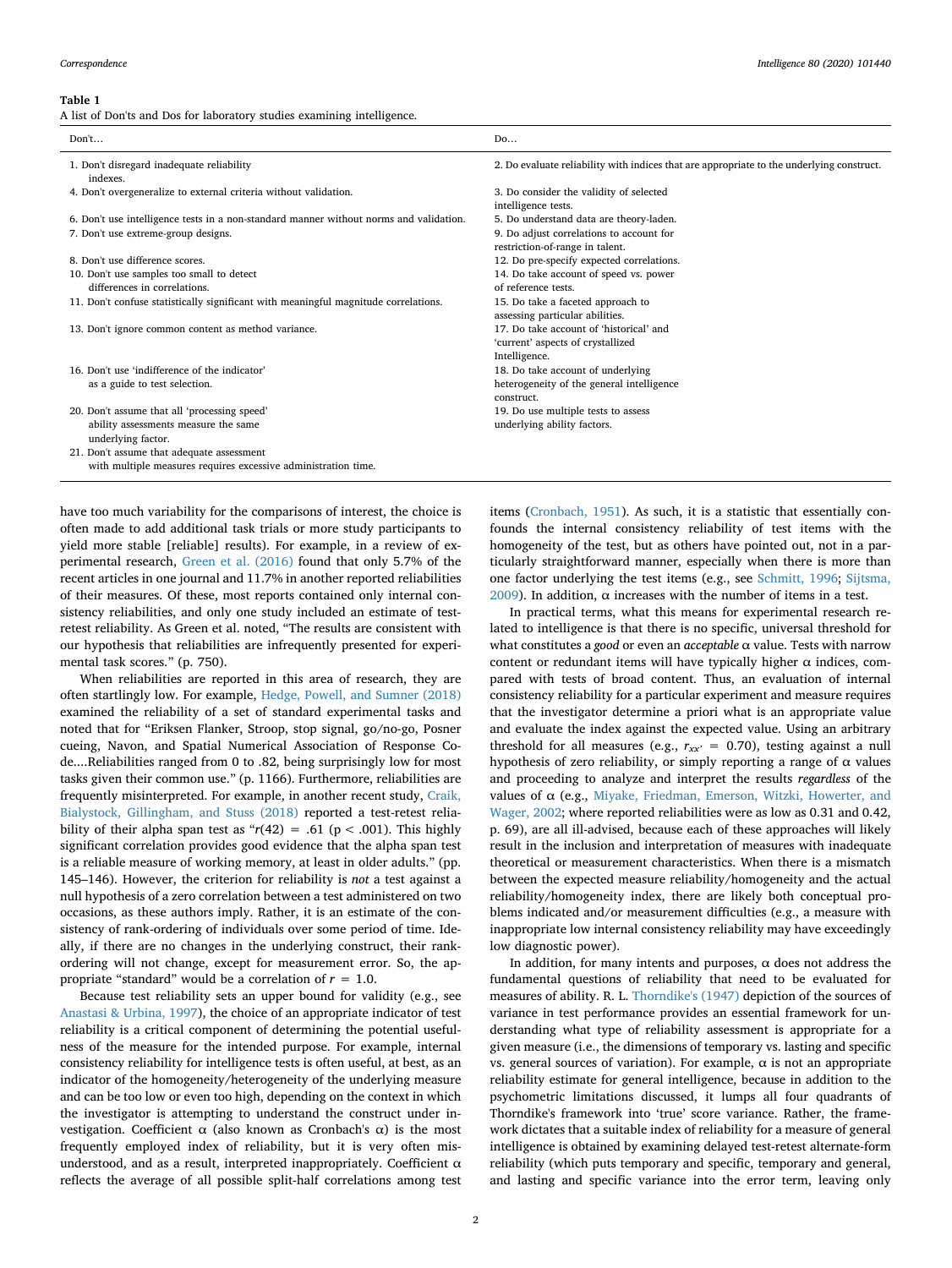lasting and general variance as 'true' scores, yielding a much more meaningful index of the test reliability, in contrast to an index of internal consistency (e.g., see [Cronbach, 1960](#page-8-6); [p. 138] illustration with the DAT Mechanical Reasoning Test, where 7% of test variance was found to be "temporary-specific", 8% "lasting-specific", 20% "temporary-general", and 65% of the variance was reliable ["lasting-general"] variance). To sum up, if reported at all, reliability statistics from laboratory studies seeking to link experimental cognitive constructs and intellectual ability are often misinterpreted, inappropriate, or both.

#### **3. Validity**

3. Do consider the validity of selected intelligence tests

In experimental cognitive psychology, there is ongoing debate about what particular laboratory tasks are suitable for assessing a particular construct (e.g., memory search speed, decision time, reaction time or movement time, verbal or spatial working memory). The "validity" of such tasks is established through discussion in the literature, leading to a set of relatively standardized procedures to establish that a particular set of task conditions yields an estimate of the speed or accuracy of responding underlying a particular construct. But in experimental studies considering intellectual abilities, the extant literature is largely devoid of explicit examination of content validity—that is, whether the content of the tests used to assess intelligence adequately sample the domain of intellectual ability. For example, a single figural reasoning test such as Raven's Progressive Matrices will often be used to measure general intelligence (e.g., [Jaeggi, Buschkuehl, Jonides, and Perrig,](#page-9-5) [2008;](#page-9-5) see numerous other examples in the "brain training" literature, as reviewed by [Simons et al., 2016\)](#page-9-6).

#### *3.1. Construct and criterion-related validity*

Reports of construct validity are more frequent than reports of content validity, though few studies include any specification of criteria for acceptable convergent or discriminant validity, making such reports largely impressionistic at best. There is an occasional mention of "criterion validity," but indicators of criterion-related validity are usually not presented. For example, [Redick, Broadway, Meier, et al. \(2012\)](#page-9-7) purported to address the "Construct and Criterion-Related Validity" (p. 167) of complex span tests. However, only correlations between working memory tests and Raven's Progressive Matrices and a Vocabulary test were reported. The values reported were correlations ranging from 0.20 to 0.53 for the Raven's, and from 0.09 to 0.15 for the Vocabulary test, with little critical evaluation to determine whether such values should be considered good or poor indicators of validity.

#### *3.2. External (criterion) validity*

#### 4. Don't overgeneralize to external criteria without validation

Over the modern history of intelligence assessment, there have been two, sometimes partly divergent, streams of research, mainly identified with their initial proponents – [Spearman \(1904\)](#page-9-8) and Binet [\(Binet &](#page-8-7) [Simon, 1905\)](#page-8-7). Spearman's approach, while initially focused on school performance (grades and ratings) as indicators of intelligence, eventually developed to mainly focus on articulating a theory of intelligence that was about finding fundamental properties of *g*, largely independent of external validation. The Binet approach was explicitly concerned with using assessments of intelligence for prediction of individual differences in academic success or failure. Followers of Spearman's approach have often focused on finding correlates of *g*, where *g* is operationalized by tests such as Raven's Progressive Matrices. But, there are two inherent limitations of this approach. First, scores on the Raven's test and similar non-verbal reasoning tests are imperfect measures of *g* (e.g., see [Gignac, 2015\)](#page-8-8), much in the way that any single test does not provide a robust assessment of the higher-order *g* factor. Second, in contrast to Binet's approach, use of tests like the Raven's is only

moderately successful in predicting real-world criteria, such as academic or occupational success (e.g., see P.E. [Vernon & Parry, 1949\)](#page-9-9). For Binet and his followers, and especially for Wechsler, the construct of intelligence is *not* the score on an intelligence test, but rather is indicated by successful accomplishments in academic and occupational settings, and other real-world endeavors (e.g., see [Wechsler, 1975\)](#page-9-10).

Much experimental laboratory work tends to ignore external validation of measures (e.g., see [Mook, 1983\)](#page-9-11), which probably explains a certain affinity for approaches to intelligence assessment more in line with Spearman than with Binet. This isn't to say that such an approach is inherently flawed – it is an internally coherent approach within a reductionist framework. The potential problem is when a researcher attempts to generalize beyond the laboratory, on the basis of a highly limited assessment of intellectual ability, to make statements about the meaning of task/intelligence correlations for external criteria, such as academic or occupational success. Such statements mistake what is inherently a limited "predictor" variable for the "criterion" of intelligence assessment (e.g., for a discussion, see [Ackerman, 2017](#page-8-9)). If the researcher desires external validation for experimental tasks to intellectual ability criteria, the researcher must actually conduct criterion-related validity research, by obtaining direct assessments of external criteria.

#### **4. Data are theory-laden**

5. Do understand that data are theory-laden

Thomas [Kuhn \(1977\),](#page-9-12) physicist-turned-philosopher of science, proposed the theme of "paradigm" to describe the amalgamation of assumptions and methods used within individual laboratories. Although there was a lively argument in the literature about whether psychology could be considered paradigmatic, it is clear that within the domain of intelligence research, there are multiple paradigms, loosely associated with the Spearman and Cattell-Horn-Carroll (CHC) paradigms. The Spearman paradigm, as realized in modern experimental research, takes a reductionist view to intelligence, with its measurement typically operationalized by Raven's Progressive Matrices test or a similar figural reasoning test. The CHC paradigm is somewhat less unified, but it encompasses a consideration of a hierarchy consisting of a general intelligence factor, major group factors (e.g., fluid and crystallized in-telligence), minor group factors, and so on (e.g., see [McGrew, 1997](#page-9-13)). Variants of other hierarchical models (e.g., P. E. [Vernon, 1950\)](#page-9-14) provide for different identification of major and minor group factors, but most such variants consider these factors as themselves important indicators of intellectual ability, sometimes in the aggregate *more* important than the general intelligence factor.

The critical issue for research relating experimental research is that adoption of the Spearman approach, for example, implicitly disregards consideration of the possible relations between individual differences in task performance, and individual differences in major and minor group factors. With adequate sampling of the major and minor group factors one can estimate a general intelligence score, but one cannot examine the role of such factors when one only assesses a single measure that is thought to provide an estimate of general intelligence.

# **5. Standardized intelligence tests**

6. Don't use intelligence tests in a non-standard manner without norms and validation

The traditional 'gold standard' assessments of intelligence (e.g., Stanford-Binet, Wechsler) are considered to be standardized tests, in that all of the examiner's words, apparatus, and procedure, and the scoring rules are fixed. The same is true for college admissions tests, such as the SAT or ACT, or tests administered in the manner dictated by test manuals. However, there are numerous variations that have been developed by various researchers that deviate from these procedures. Changing the context (e.g., administering the SAT in a low-stakes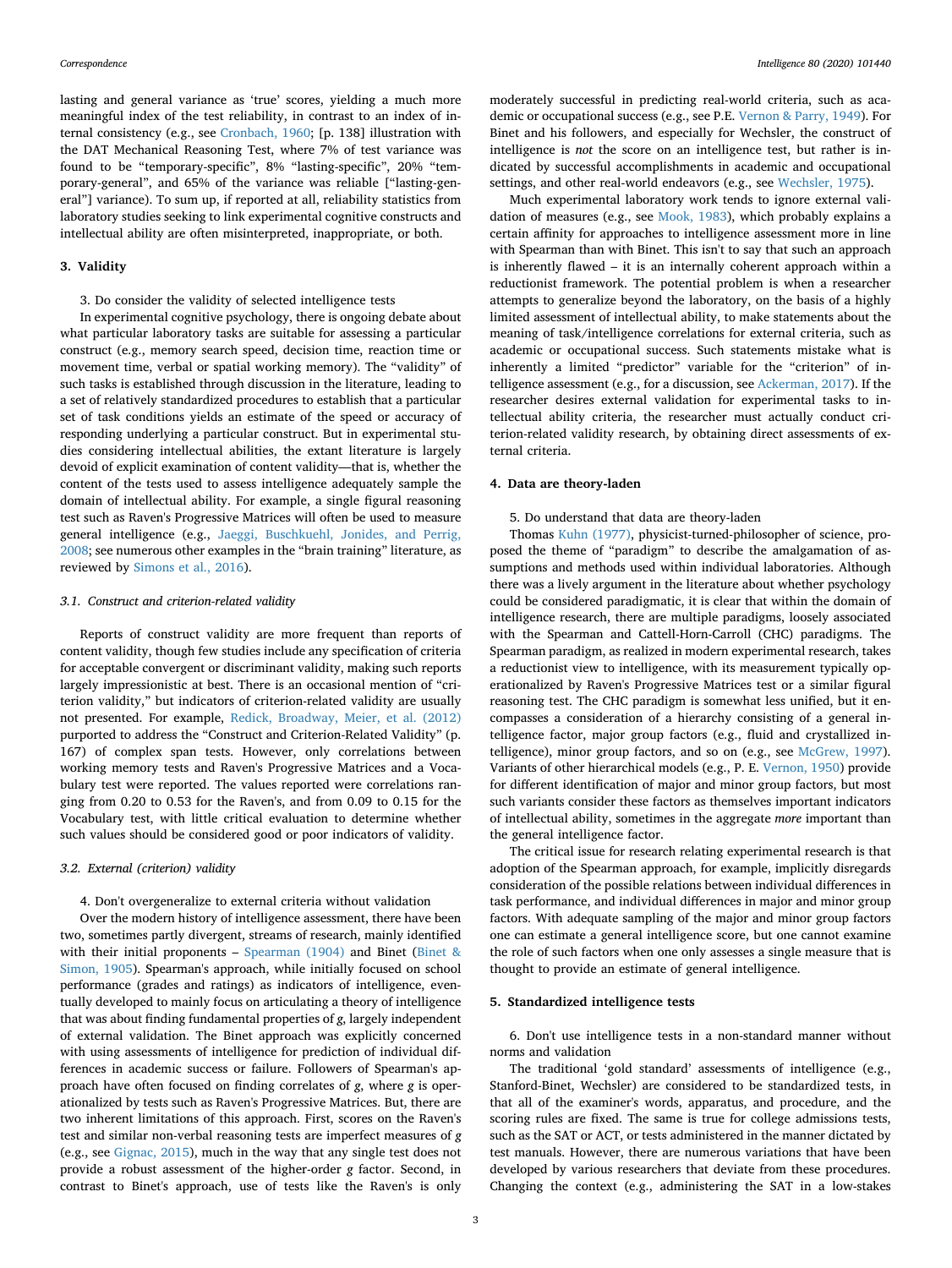laboratory environment), shortening the test, imposing different time limits, computerizing presentation of items, changing the instructions, and so on, may have unintended consequences for both the reliability and validity of the test. For example, several short-form versions of the Raven's Progressive Matrices have been developed (e.g., [Arthur Jr.,](#page-8-10) [Tubre, Paul, and Sanchez-Ku, 1999;](#page-8-10) [Biker et al., 2012\)](#page-8-11), changing it from a two-part relatively untimed test to as few as 9 items with a strict time limit. Ceteris paribus (everything else being equal), having fewer test items will reduce the reliability of the test (e.g., by the Spearman-Brown prophecy formula). [Arthur Jr. and Day \(1994\)](#page-8-12) reported a correlation of their short form and the standardized Raven's test to be  $r = 0.66$ , indicating that the two measures share less than 50% of their variance  $(r^2 = 0.436)$ . Whether such a reduction of common variance (compared to test-retest reliability of the standardized Raven's test) is entirely attributable to the reduced reliability of the short form, or perhaps is at least partly attributable to the imposition of a speed requirement, is as yet unknown. But, if there is an increase in influence of speededness of processing, that could result in an artificially higher correlation between a short-form Raven's test and individual differences in performance on speeded experimental tasks that is *not* uniquely attributable to their respective common variance associated with *g*.

When tests are used in non-standardized fashion, two requirements need to be satisfied. First, norms need to be collected, so that there is an adequate basis for calculating correlations that are adjusted for restriction-of-range of talent (see below). Second, the test needs to be validated against other indicators for both convergent and discriminant validity. Convergent validity for such a test could be obtained from independent standardized measures of the ability under examination. Discriminant validity is especially important in this context, as it will allow for an assessment of 'extraneous' factors, such as processing speed or verbal comprehension (e.g., when abbreviated instructions are used).

## **6. Regression-to-the-mean**

#### 7. Don't use extreme-group designs

#### *6.1. Extreme-group designs*

This issue was first encountered in [Wellman's \(1940\)](#page-9-15) study of the influence of a nursery school experience on intellectual abilities. In that study, Wellman reported observing increases in intellectual abilities on a low-IQ sub-sample, and a lack of increases in IQ in a high-IQ subsample. As noted by [McNemar \(1940\)](#page-9-16) and [Goodenough and Maurer](#page-8-13) [\(1940\),](#page-8-13) the increases in IQ were entirely predictable because of the relatively low reliability of the IQ test for young children and the expected regression-to-the-mean from pre-test to post-test. Although most statistical experts recommend against using extreme-groups designs in general (e.g., see [Preacher, Rucker, MacCallum, and Nicewander,](#page-9-17) [2005\)](#page-9-17), at the very least, one must account for expected regression effects and interpret only those effects that significantly exceed the expected results on the basis of regression-to-the-mean effects.

There are additional concerns about valid interpretations of extreme-groups differences when the sample being investigated is already restricted in range-of-talent. For example, a so-called 'low-working memory' group sampled from a highly selective college or university is probably not all that representative of a 'low-working memory' group from an unselected sample. This was once a common practice in research on working memory (see numerous papers by Engle and colleagues before the mid-2000s, e.g., [Kane, Bleckley, Conway, & Engle,](#page-9-18) [2001\)](#page-9-18), and is still occasionally used in this area of research. For example, [Hourihan and Benjamin \(2010\)](#page-9-19) classified University of Illinois undergraduate students as low-span or high-span based on their scores on the operation span task, even though the *median* SAT scores of this population are about the 90th percentile for the SAT ([University of](#page-9-20) [Illinois, 2020](#page-9-20)). In addition, by examining only extreme groups, one has greater difficulty in estimating the true score correlations between

experimental variables and ability variables, unless statistical corrections are made. Under an extreme-groups design, any overall correlations observed across groups will typically over-estimate the underlying true score relations – correcting for the higher variance than the underlying population will result in an attenuated (closer to zero) estimated true score correlation.

## *6.2. Difference scores*

# 8. Don't use difference scores

The statistical limitations of difference scores were first encountered in the study of learning abilities by [Woodrow \(1946\).](#page-9-21) Woodrow calculated learning scores as the difference between initial performance on a set of tasks and final performance on the same tasks, after task practice. On finding extremely low correlations between these "learning" scores and extant ability measures (or even each other), Woodrow concluded that intelligence was not related to learning, and that there was no general or group learning factors. The problem with this assertion was that difference scores are notoriously unreliable ([Cronbach and Furby, 1970\)](#page-8-14). Even in the absence of any learning or treatment effect, the reliability of difference scores is determined by the reliability of the component (pretest and posttest) scores, and the correlation between the two scores. As the correlation between the scores increases, the reliability of the difference scores decrease; and as the reliability of the component scores themselves increase, the reliability of the difference scores increases, but ceteris paribus, increasing the reliability of the individual component scores will increase the correlation between the scores ([Ghiselli, Campbell, & Zedeck, 1981\)](#page-8-15). For example, if the reliabilities of the two component scores are  $r_{xx'} = 0.8$ and  $r_{yy'} = 0.8$ , and the correlation between the two component scores is  $r_{xy}$  0.70, the reliability of the difference score is  $r_{dd'} = 0.33$ , a value that would render such a score without merit for further correlations with other variables. The use of measures based on difference scores has been common in laboratory studies of intelligence, and not surprisingly, reliability estimates are often quite low for these measures (for a recent example, see [Kalra, Gabrieli, and Finn, 2019\)](#page-9-22).

# **7. Restriction-of-range in talent**

9. Do adjust correlations to account for restriction-of-range in talent When a researcher chooses a sample that is restricted in range-oftalent – a typical phenomenon when the study participants are students from a moderate to highly selective college/university, correlations are expected to be attenuated than would be observed in the population-atlarge. Corrections can be made to the correlations, on the basis of comparing the variances of the sample on the variables of interest to the variances in the population at-large (e.g., see [Ghiselli et al., 1981](#page-8-15)). Of course, if there are no representative data from the population at large on the variables, it is not possible to provide an accurate estimate of true-score correlations. As an example, as yet, there are no norms based on representative data for widely used working memory tasks such as operation span, running span, and visual arrays; the vast majority of data for these tasks are from undergraduate students who were selected for college admission based on intellectual talent (i.e., SAT or ACT score).

A related issue concerns the restriction-of-range that is the result of explicit selection, such as occurs when intellectual abilities or measures that are substantially related to intelligence (e.g., SAT, ACT, grade point average) are used to determine which individuals are in the sample to begin with. Fortunately, although such corrections are rarely, if ever, used in laboratory experimental studies, formulas also exist for estimating true score correlations under explicit selection conditions (e.g., see [Boone & Lewis, 1978](#page-8-16); [Gulliksen, 1950;](#page-8-17) [Thorndike, 1949](#page-9-23); [Wiberg &](#page-9-24) [Sunström, 2009\)](#page-9-24). Failure to attend to these issues may result in a substantial underestimate of the relations between experimental tasks and measures of intellectual abilities. But, more seriously, if particular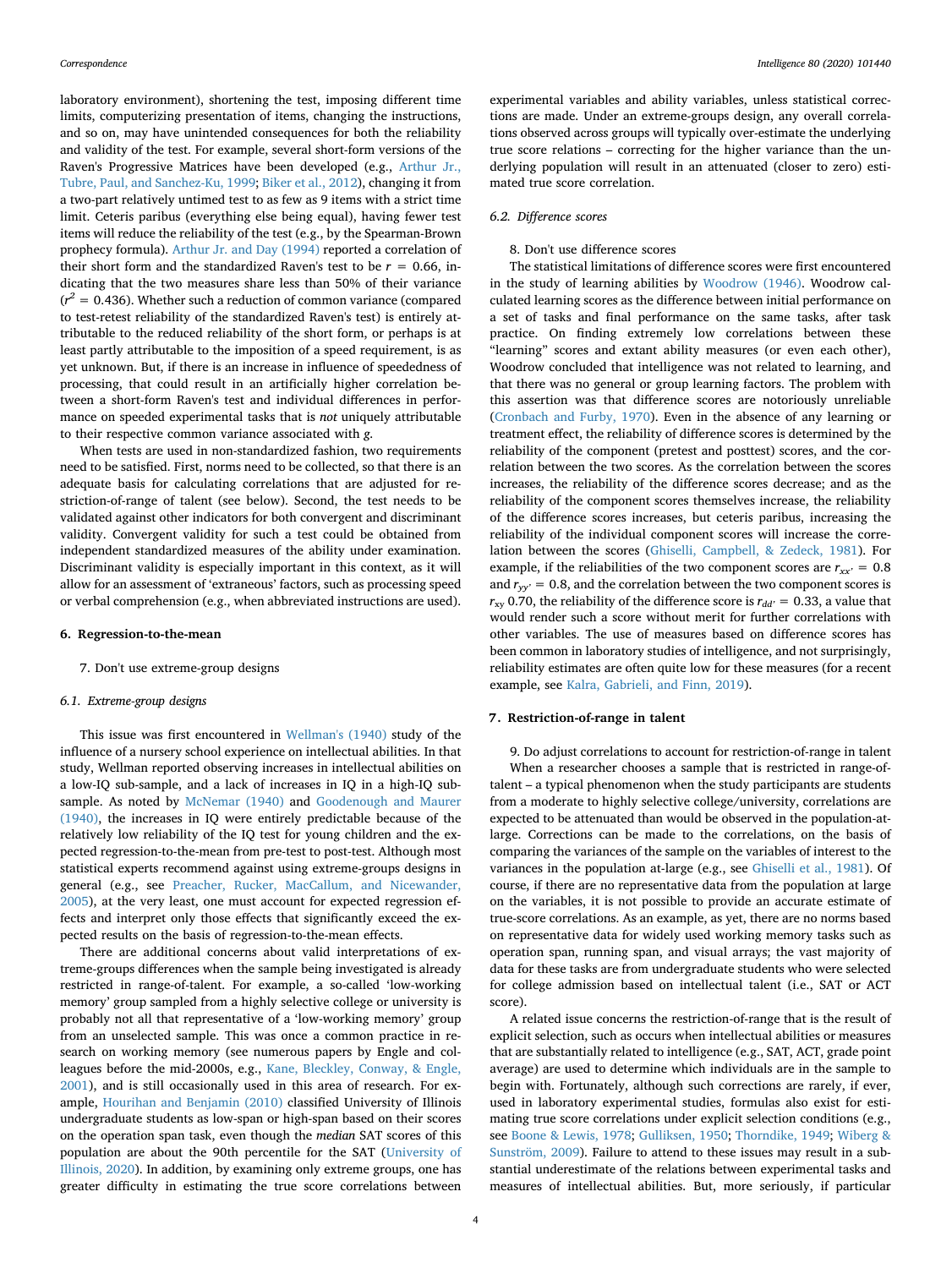intellectual abilities are more highly associated with the selection variables than other abilities, failure to account for explicit selection may result in differences in correlations between the experimental task and different ability measures that are statistical artifacts of the explicit selection process.

### **8. Differences between correlations**

10. Don't use samples too small to detect differences in correlations

# *8.1. Detecting differences in correlations*

Often, an investigator will wish to show that there is a difference between sets of correlations between experimental task performance and one or more ability measures. [Detterman \(1989\)](#page-8-18) provided an incisive analysis of the difficulty in obtaining statistically significant results with such an analysis. The test for differences between correlations has a much lower statistical power than testing for significance of individual correlations against a null hypothesis  $(r = 0)$  or specific value. To illustrate, assume that an investigator finds that general intelligence correlates  $r = 0.5$  with one experimental task and  $r = 0.3$  with another experimental task, and wishes to test the difference between the correlations. According to Detterman, it would require a sample size of at least 200 participants to detect a difference between correlations of this magnitude, far more participants than are sampled in a typical laboratory experimental study. For smaller correlations, the sample sized required increases exponentially (e.g., 1000 participants are needed to detect a difference of 0.1 when the smallest correlation is  $r = 0.3$ ).

It is also critical to note that when one correlation is significantly different from zero whereas another correlation is not, this doesn't mean that there is a significant *difference* between the two correlations. In fact, it is not at all uncommon for the difference between two such correlations to be non-significant. As one example, in a review, [Ericsson](#page-8-19) [\(2014\)](#page-8-19) cited the finding by [Ruthsatz, Detterman, Griscom, and Cirullo](#page-9-25) [\(2008\)](#page-9-25) that scores on a test of reasoning ability (Raven's Progressive Matrices) correlated significantly with a measure of musical achievement in novice musicians ( $r = 0.25$ ) but not in samples of highly skilled musicians (*r*s = 0.12 and 0.24) as support for his hypothesis that the acquisition of skill attenuates the effect of cognitive ability on domainspecific performance. However, this conclusion is not warranted, because the correlations are not significantly different from each other across skill level.

#### **9. Significant vs. meaningful correlations**

11. Don't confuse statistically significant with meaningful magnitude correlations

12. Do pre-specify expected correlations

Over the past few decades, scholarly organizations and journal editors have encouraged researchers to move beyond null hypothesis significance testing, in favor of reporting effect sizes (e.g., [Wilkinson](#page-9-26) [and Task Force on Statistical Inference, 1999](#page-9-26)). This movement is especially important for laboratory studies of experimental tasks and intellectual abilities, because it may force researchers to consider what the magnitude of associations between such variables actually means. The researcher needs to ask: "Is a correlation of  $r = .40$  between such variables meaningful, or is it an over- or under-estimate of what should be expected, on the basis of existing theory?" Too often, researchers refer to similar correlations as (for example) "large," "medium," or "substantial," without any reference to what was expected or what is consistent with prior research or theory. By pre-specifying an expected magnitude of correlations, it will be much more likely that the study results will be informative and less subject to ad hoc explanations. Moreover, such an analysis might spur the researcher to additionally report estimated true-score correlations (based on corrections for restriction of range in talent, reliability of the measurements, and so on), in addition to raw observed correlations.

A corollary to recommendation #11 is "don't ignore correlations that are too small to be meaningful and moreover are not even statistically significantly different from zero," when adequate sample sizes are obtained. For example, [Fournier-Vicente, Larigauderie, and](#page-8-20) [Gaonac'h \(2008\)](#page-8-20) administered a battery of "19 tasks thought to assess ... six executive functions" (p. 35) to a sample of  $N = 180$  undergraduate students. A model was constructed to represent the six executive function latent factors of executive function. Although the authors reported that the model did not fit the data, changes to the model specifications yielded a "a five factor model [that] fits the data well" (p. 42). The difficulty is that even though the structural equation model (SEM) could not be rejected on the basis of specified criteria, the input matrix illuminates that, in Horn's terms, the factors were essentially 'slicing smoke' (see [Horn, 1989](#page-9-27)), particularly when one takes account of the underlying correlations. We calculated the mean and median values of the 19 variable correlation matrix and found that the mean correlation was  $r = 0.11$ , and the median correlation was  $r = 0.09$ . What's more, 22% of the correlations were actually negative, which should give one pause, given the ubiquitous positive manifold found across the ability domain. A calculation of squared multiple correlations (SMCs) for each variable was derived to estimate the communality for each variable in the set of tasks. Thirteen of the 19 variables had SMCs below 0.04, meaning that less than 4% of the variance of these variables was common to the matrix, and > 96% of the variance was either unique to each task or was error. Although it is always useful to remember that factor solutions are not unique (i.e., there is an infinite number of other models that equally well fit the data), when a correlation matrix that is largely made up of essentially miniscule magnitude correlations, there is even more potential for misleading conclusions from such analyses. We suggest that it is doubtful that one could derive a meaningful and valid factor-analytic model inference from variables with virtually no common variance.

When it comes to SEM models in general, variables with low correlations (because of low reliabilities [see "Don't" #1 above] or measures with otherwise low levels of *SD* (inter-individual differences) result in both unpredictable effects on the relations of predictors and criterion variables (e.g., see [Maruyama, 1998](#page-9-28)) or low power to reject models because of illusory indicators of good data-model fit (e.g. see [Hancock & Mueller, 2011](#page-8-21)), respectively.

#### **10. 'Method' factors**

As noted by [Campbell and Fiske \(1959\)](#page-8-22), "Each test or task employed for measurement purposes is a *trait-method unit*, a union of a particular trait content with measurement procedures not specific to that content." (p. 81). In the assessment of intellectual abilities, "method" can refer to a variety of different characteristics of a particular test, such as the kinds of question formats (multiple choice, open-ended, sentence completion), administration procedures (e.g., speed vs. power tests), item stimuli (e.g., words, numbers, familiar pictures vs. novel polygons), computerized vs. paper and pencil vs. one-on-one oral examination, and so on. Different tests of reasoning abilities, for example, can be found with any of the above different characteristics. The general expectation, however, is that when two tests share any underlying method characteristic, scores on the tests may correlate more highly than would be expected based solely on their common variance on the underlying trait constructs; that is, they share variance on both trait factors and method factors. When experimental tasks share any of these method characteristics with the accompanying intellectual ability measures, they may have spuriously higher correlations with one another. Failure to take account of common method variance may yield inappropriate conclusions about the common task-trait variance. For example, in research on working memory (e.g., [Kane et al., 2004\)](#page-9-29), it has been a common practice to use "complex span" tasks having similar procedures to measure working memory capacity (i.e., interleaved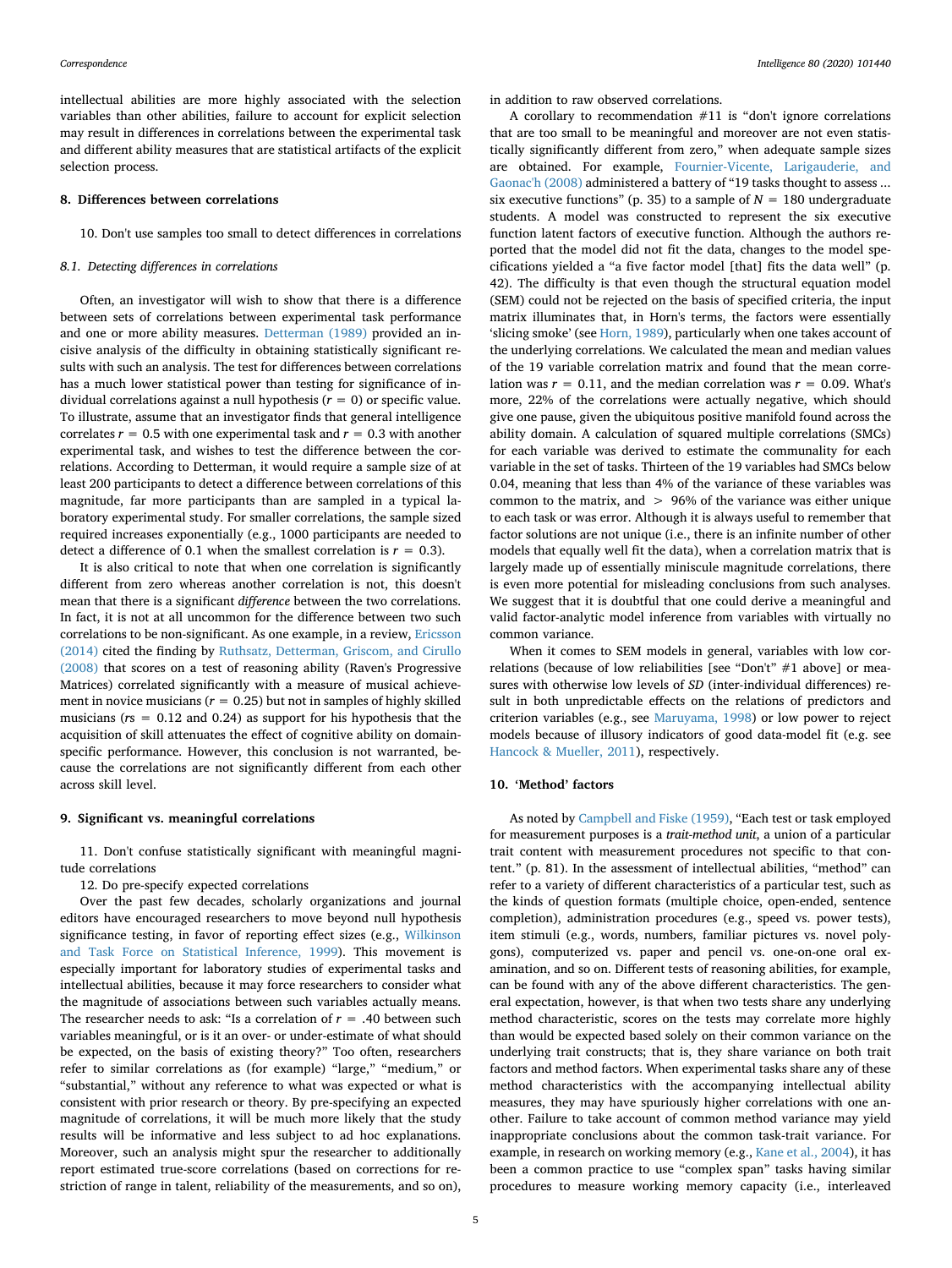storage and processing tasks). Consequently, a latent factor comprising these measures will reflect not only construct-related variance, but also method variance, and it will not be possible to determine whether correlations of the latent factor with other factors are at least in part due to this method variance.

## **11. Content as overlapping 'Method' factor**

#### 13. Don't ignore common content as method variance

One of the reasonably well-replicated findings from research conducted under the heading of "elementary information process" correlates of intelligence (e.g., [Ackerman, 1986;](#page-8-23) [Kyllonen, 1985](#page-9-30)), is that common stimulus content (e.g., numbers as stimuli/test items) on both the task and ability assessments will lead to higher correlations than when there are different stimulus contents (e.g., a spatial stimulus task and a verbal ability test). This phenomenon could be considered an example of common method variance, or it could be considered as representing something closer to overlapping stimulus bonds (e.g., [Thompson, 1919](#page-9-31); see also [Kovacs & Conway, 2016](#page-9-32)). The main concern regarding this phenomenon is to make sure that whatever common variance is found between task and ability measure takes into account the fact that the source of communality may not be entirely attributable to the underlying task or ability factor(s), if those entities also encompass other stimulus content types. For example, if the investigator only examines a working memory task with spatial content and a nonverbal (spatial stimulus) intelligence measure, but attempts to describe the resulting correlation as revealing the common variance between "working memory" and "intelligence," there is likely to be an overestimate, compared to situations where *different* stimulus contents are used for the same kind of evaluation.

#### **12. Speed vs. power method issues**

14. Do take account of speed vs. power of reference tests

As the information processing framework in experimental psychology grew out of information theory (e.g., see [Atkinson & Shiffrin,](#page-8-24) [1967;](#page-8-24) [Attneave, 1959](#page-8-25); [Shannon and Weaver, 1949](#page-9-33)), the two major dependent variables for such investigations were the speed and accu-racy of responding, often with a major emphasis on speed.<sup>[1](#page-5-0)</sup> Assessments of intellectual ability, in contrast, often take a different approach to determining level of performance. There are a number of straightforward speed tests, such as those in the domains of perceptual speed and psychomotor ability assessments, where items are typically low in difficulty, and the number of completed items in a fixed time period represent the estimated ability level of the examinee. But, the majority of intelligence assessments either are exclusively power tests (with easy items at the beginning of the test, and items of increasing difficulty as the test proceeds), with no time limits or very generous time limits, or some combination of speed and power (items of increasing difficulty, but strict time limits). Theorists have indeed argued about whether intelligence as a construct should include the speededness of cognitive processing as a fundamental element (e.g., [Sternberg, 1986,](#page-9-34) [Vernon,](#page-9-35) [Nador, and Kantor, 1985\)](#page-9-35).

Regardless of the philosophical disagreements about the underlying nature of the construct of intelligence, when speed (restrictive time limits) is used in intelligence assessments, along with speed as the key dependent variable in the experimental tasks, an increase in communality across the tasks will exist, in comparison to a speeded experimental task and a true power-test format for intellectual ability assessment. This issue is essentially the same as other common method

concerns – inferences about the commonality of the underlying experimental construct and the ability construct may result in overestimates, mainly as a result of these common methods.

#### **13. Approaches to assessing intellectual abilities**

The following is a set of recommendations, and their underlying justifications, for assessing intellectual abilities in the context of laboratory experimental studies aimed at determining the relations between tasks and intellectual abilities. Examples are provided to underline these recommendations.

#### *13.1. 'Factor-pure tests' versus a faceted approach*

## 15. Do take a faceted approach to assessing particular abilities

One of the mismatches between experimental psychology approaches to psychological constructs and differential approaches to the assessment of intellectual abilities lies in the underlying phenomena of interest. Experimental researchers can arguably determine fundamental constructs, such as the amount of time required to search memorized words or a display of various symbols, by calculating differences between task conditions, averaged across task trials, participants, or both (e.g., [Hick, 1952](#page-9-36); [Hyman, 1953](#page-9-37); [Sperling, 1960](#page-9-38)). The parallel approach to determining individual differences in a single underlying ability would be to find a test that is "factor pure," that is, where the test completely identifies the underlying ability construct. In an experiment where experimental task variables are correlated with individual scores on a single homogeneous test of intellectual ability (e.g., Raven's Progressive Matrices), there is either an implicit or explicit assumption that the test is a "factor pure" assessment of the construct (e.g., Gf or Spearman's *g*).

In order for a factor pure test to actually exist, scores on the test would necessarily load only on a single underlying ability factor, within a wide sampling of administered ability tests. Unfortunately, empirical evidence and intelligence theory both indicate that this is not a likely outcome of such an analysis. The hierarchical structure of intellectual abilities that represents the dominant CHC framework for intelligence indicates that the higher-order factors are a function of common variance among minor group factors and major group factors. This means that each test has some valid component of individual differences variance in these lower-order factors. Even Raven's Progressive Matrices, which is often claimed to be highly representative of Spearman's *g* or Gf, shares substantial common variance with lowerorder abilities of reasoning and factors of spatial ability (e.g., see [Burke,](#page-8-26) [1958;](#page-8-26) [Gignac, 2015](#page-8-8)). The hierarchical representation of abilities involves a partitioning of the reliable variance of each test into specific variance (that is, reliable variance that is unrelated to any other test), common variance with lower order factors, and common variance with higher-order factors.

Therefore, if one wishes to compare individual differences in experimental task performance with estimates of a particular intellectual ability, one must provide a more robust accounting of that intellectual ability, that is less influenced by variance that is specific to the test itself, and if desired, is less influenced by lower-order factor variance. The solution to this problem was suggested by [Humphreys \(1962\)](#page-9-39), with an orientation that was suggested by [Guttman's \(1954-1955\)](#page-8-27) facet theory. Because, by definition, specific variance on each test is uncorrelated with specific variance on all other tests, the optimal approach to estimating individual differences on a particular underlying ability is to *maximize* heterogeneity among tests that purport to measure the same ability. More recently, this idea has been discussed in terms of the concept of "controlled heterogeneity" (see [Little, Lindenberger, and](#page-9-40) [Nesselroade, 1999\)](#page-9-40).

Consider the example of an assessment of reasoning ability. The assessment should sample across item content (e.g., "numbers, words, figures, and photographs") and item format (e.g., "analogies, series, and

<span id="page-5-0"></span><sup>1</sup> Because speed and accuracy are considered to have a non-linear relationship, study participants are often instructed to keep a constant high level of accuracy, and to respond as quickly as possible without sacrificing accuracy, see [Wickelgren \(1977\)](#page-9-41).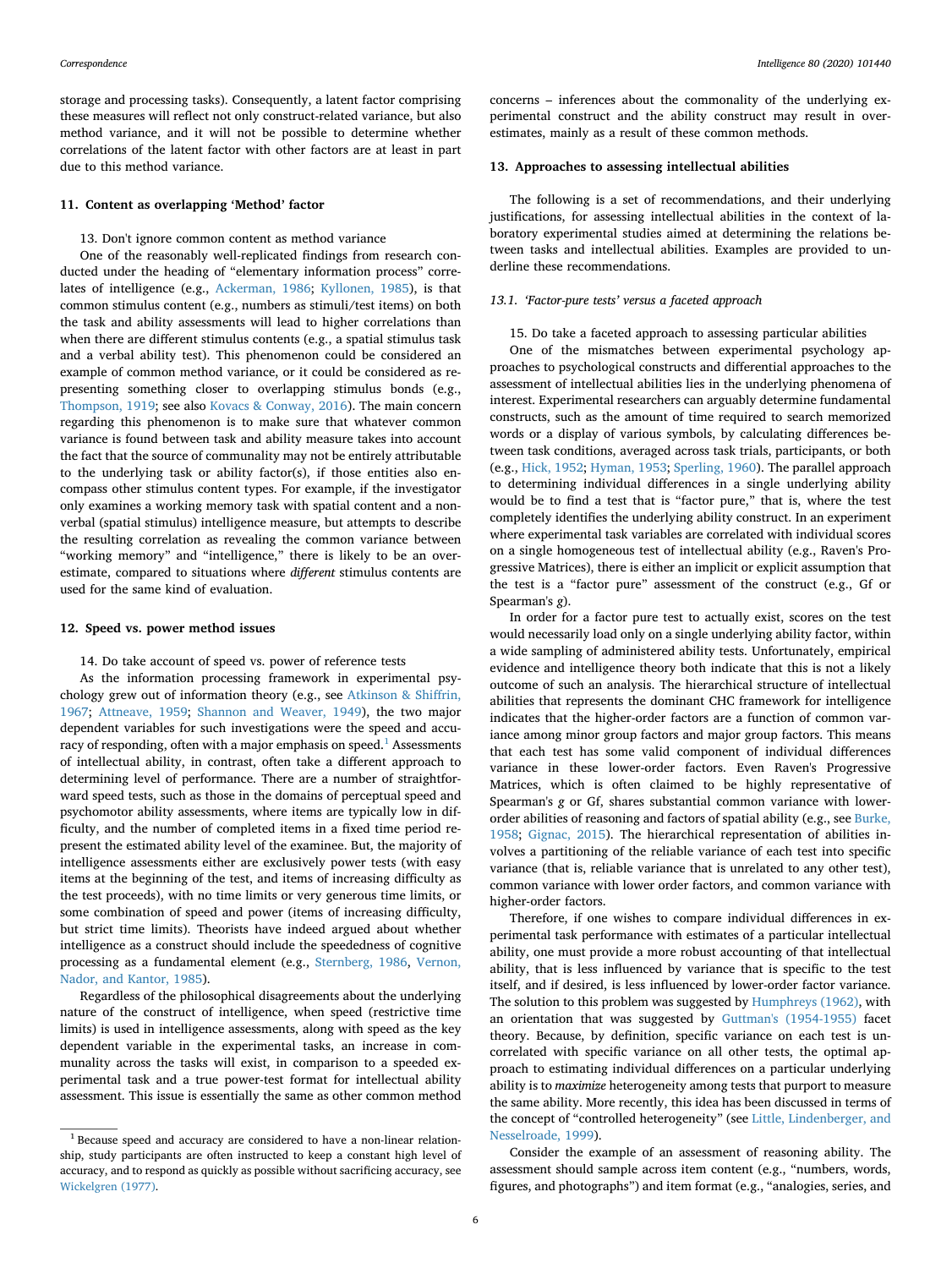classification"; [Humphreys, 1962,](#page-9-39) p. 482). By extension, an optimal estimate of general intelligence would sample across all different test contents and item formats that underlie the construct. Fundamentally, aggregating across tests with each type of content and format will result in the specific sources of variance in each test cancelling out, leaving one with a robust assessment of the underlying ability construct. The faceted approach also increases the breadth of the assessment, a factor that will likely lead to increased validity for task-ability correlations (see [Wittmann & Süß, 1999](#page-9-42) for the concept of "Brunswik Symmetry"). Studies of cognitive aging literature by Salthouse and colleagues illustrate this approach to assessing intellectual abilities. In these studies, participants complete a "reference battery" consisting of multiple tests to measure each of several established cognitive constructs, such as reasoning ability, memory, processing speed, and vocabulary (e.g., [Salthouse, Pink, and Tucker-Drob, 2008;](#page-9-43) [Siedlecki & Salthouse, 2014](#page-9-44)). The tests vary in both item content and format, permitting greater confidence that latent variables reflect the hypothesized cognitive constructs of interest rather than facility in performing specific types of tests.

## *13.2. Fluid intelligence and the so-called "indifference of the indicator"*

16. Don't use 'indifference of the indicator' as a guide to test selection

A fall-back position, whether implicit or explicit, for many experimental studies, is that it doesn't much matter which test or tests are used to assess intelligence or fluid intelligence (Gf) or *g*, because of Spearman's "theory" of the "indifference of the indicator." Briefly, Spearman claimed that "for the purpose of indicating the amount of *g* possessed by a person, any test will do just as well as any other, provided only that its correlation with *g* is equally high" ([Spearman, 1927](#page-9-45), p. 197). Although there are some differential psychologists who agree with this claim, there have been substantial objections, best articulated by [Horn and McArdle \(2007\)](#page-9-46) on both philosophical grounds ("it assumes what it is trying to prove", p. 222), and on empirical grounds (by showing clear discrepancies in the constitution of *g* from different data sets and even the same variables measured on different samples). As noted by Horn and McArdle, a general factor derived from a sample of spatial content tests will be fundamentally different from a general factor derived from a sample of verbal content tests. Or, in more specific terms, the *g* that is highly determined by the Ebbinghaus Completion Test [\(Ebbinghaus, 1896–1897;](#page-8-28) a test of verbal memory and fluency; see [Ackerman, Beier, and Bowen, 2000](#page-8-29)) is inherently different in content and both construct and criterion-related validity from a *g* that is highly determined by the Raven's Progressive Matrices Test.<sup>2</sup>

#### *13.3. Crystallized intelligence*

17. Do take account of the "historical" and "current" aspects of crystallized intelligence

Assessment of crystallized intelligence (Gc) is complicated by three different aspects. The first is that, as with other higher-order ability factors, Gc is made up of diverse underlying lower-order ability factors. Sampling only one aspect of Gc (such as verbal comprehension or general information) results in a compromised assessment similar to measuring only a single aspect of Gf. A second complication comes from the developmental aspect of Gc, as noted by [Cattell \(1971-1987\).](#page-8-30) That is the distinction between "current" Gc and "historical" Gc. In Cattell's view, historical Gc is represented by content that was learned in childhood or adolescence, while current Gc is represented by more

recently learned knowledge and skills. Assessments that often are presented as measures of Gc, such as the SAT verbal composite (which is made up of reading, writing and language content) represents material that may have been acquired years prior to the administration of the test, and moreover, may not consider Gc content that falls outside of the common core curriculum of a middle school or high school curriculum, such as knowledge of different languages, literature, and so on. The third aspect of Gc that complicates assessment is related to the lack of consideration of "current" Gc. That issue is the diversity of knowledge and skills that are theorized to represent the construct. For adults, that means that substantial components of Gc include domain knowledge that is not common to individuals with different educational, occupational or avocational experiences and expertise. Ultimately, assessments of Gc that concentrate on the "historical" aspect of the construct need to recognize that such an assessment substantially under-samples the overall Gc construct. One alternative is to conduct a wider sampling of "current" Gc, such as might be achieved with administration of a wide variety of domain knowledge scales (e.g., see [Ackerman, 2000\)](#page-8-31), or to include more specialized educational knowledge and occupational/ avocational knowledge assessments.

#### *13.4. Measuring general intelligence*

18. Do take account of underlying heterogeneity of the general intelligence construct

As noted earlier, there are multiple major theoretical frameworks for the hierarchical structure of intelligence, such as the CHC framework. It is useful to note that for laboratory assessments of intellectual abilities, where correlations between experimental tasks and intellectual abilities are concerned, the overall goal of a particular study is *not* typically to provide an overall assessment of all of the major intellectual abilities demarcated by an overarching theory, but rather to make comparisons with particular abilities, whether higher or lower on the hierarchy.

If one is interested in correlating task performance or related variables to general intelligence, the best approach is to administer a battery of tests of tests that are heterogeneous in content across all the major group or higher-order factors (e.g., as represented in the CHC theory; fluid intelligence, crystallized intelligence, general visual intelligence, quantitative ability, speed, short and long-term memory, and so on). Omnibus intelligence tests, such as the Stanford-Binet or Wechsler tests, are generally considered to be the gold standard for general intelligence assessments, but these require extensive administration time and individual testing. There are group tests that attempt to provide similar sampling, such as the [Wonderlic \(1981\),](#page-9-47) but it is important to recognize that any such assessment will make compromises in terms of the heterogeneity of content, reliance on speeded tests, and potentially a more fundamental concern, require that the individual know how to read (and sometimes know how to write). As noted by [Carroll \(1982\),](#page-8-32) these group tests make an unstated assumption that individual differences in the reading and writing skills necessary to perform the test are unrelated to individual differences on the construct to be measured – an assumption that may not be viable, depending on the nature of the participant sample.

## *13.5. Measuring content abilities directly*

19. Do use multiple tests to assess underlying content ability factors With respect to content abilities (i.e., verbal, numerical, spatial), the CHC framework provides only separate identification of numerical (Gq, quantitative reasoning/knowledge) and spatial (Gv, visual intelligence/ processing). As with other hierarchical theories of intelligence (e.g., P. E. [Vernon, 1950](#page-9-14)), each of the general abilities can be subdivided into constituent narrower abilities (e.g., see [Lohman, 1979](#page-9-48) for an explicit breakdown of spatial abilities). To achieve a robust estimate of one of these higher-order abilities, it is necessary to administer multiple ability

<span id="page-6-0"></span><sup>&</sup>lt;sup>2</sup> It may be interesting to note that [Krueger and Spearman \(1907\)](#page-9-49) reported that the Ebbinghaus Completion Test had a loading of 0.97 with *g* – a value higher than any other measure reported to that date or afterwards by Spearman and his colleagues.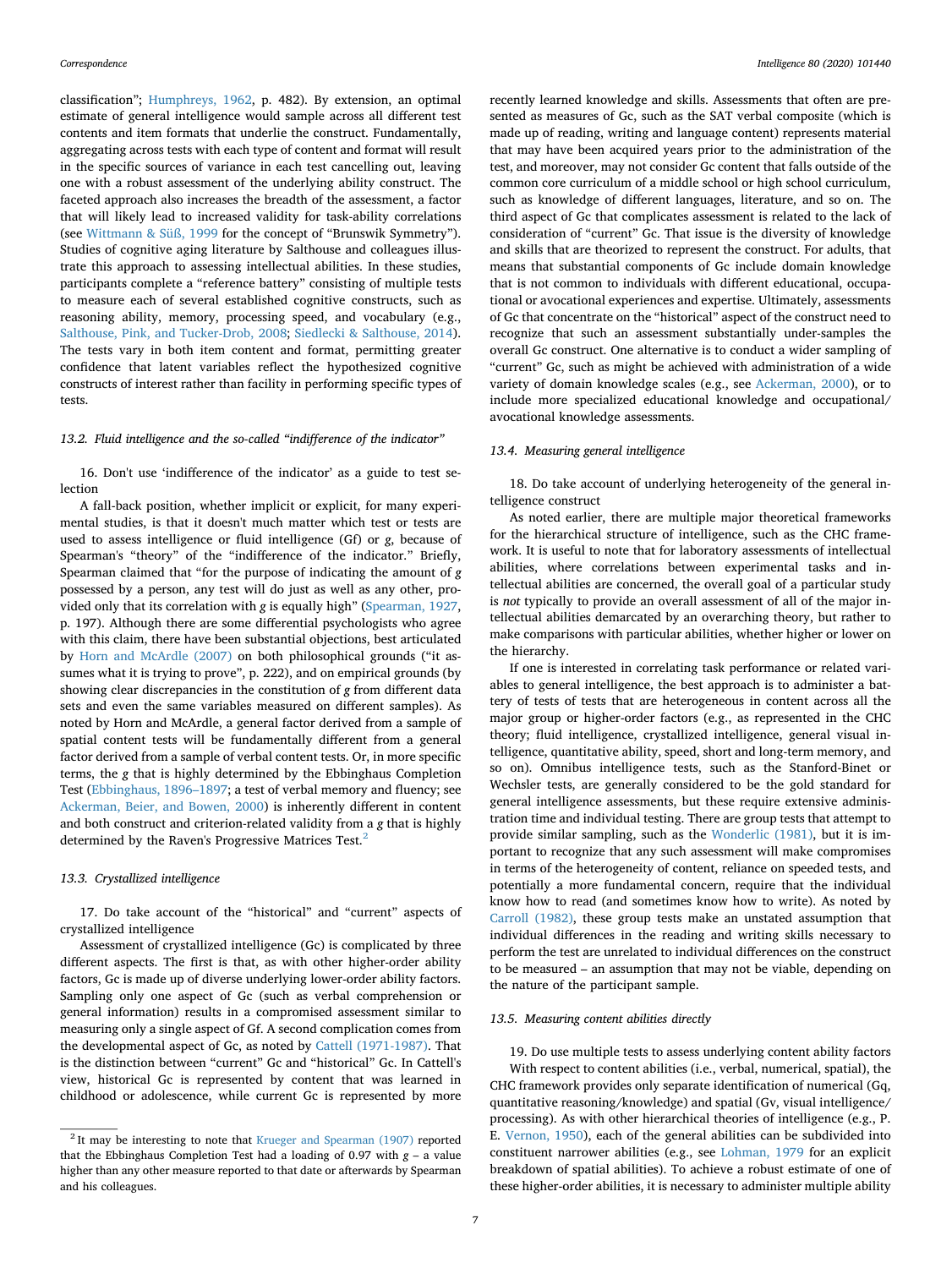assessments that are heterogeneous on the lower-order factors that make-up the higher order factor. Otherwise, over-sampling or undersampling the constituent factors runs the risk of not fully identifying the higher-order factor, and only estimating one or more of the lower-order factors. Simply naming a test as representative of a higher-order factor and using the higher-order factor name as the identified individualdifferences construct is sloppy at best, and misleading at worst. An example of this practice comes from a study of brain training by Jaeggi and colleagues (Jaeggi et al., 2008), who equated scores on a single test of figural reasoning with Gf.

Verbal content in the CHC framework is encompassed in Gc, which also includes vocabulary and production fluency, but also in a general reading and writing ability (*grw*). An assessment of a broad verbal ability factor is possible, but an assessment of *grw* would not ordinarily include fluency or knowledge measures. Thus, an adequate assessment of verbal content ability would probably need to sample across the verbal content of Gc ability *and* assessments of reading and writing abilities.

As an example, an attempt to measure the three major content abilities might include three or four measures of each, which are heterogeneous on the lower-order factors. An assessment of math ability might include a measure of math reasoning (e.g. number series), math knowledge (e.g., math word problems), and geometry. Such an assessment would have the additional advantage of utilizing three different stimulus types (numbers, words, figures), which means that an aggregated composite of math ability would be expected to be less influenced by method variance. Assessments of spatial ability would be less likely to be able to be entirely heterogeneous with respect to content, but one could construct a battery of tests that included spatial reasoning (e.g., spatial analogies), speeded rotation (e.g., flags), spatial visualization (e.g., the [Vandenberg & Kuse, 1978](#page-9-50)), and spatial word problems (e.g., the Verbal Test of Spatial Ability; see [Ackerman &](#page-8-33) [Kanfer, 1993](#page-8-33)). Assessments of Verbal ability also have limitations on stimulus types, but an adequate battery of measures that is relatively heterogeneous on content and processing components might include a verbal analogies (reasoning), vocabulary (verbal knowledge) and a completion test similar to that developed by Ebbinghaus.

One positive example of using multiple tests to establish underling intellectual ability factors in the context of examining correlations with elementary processes is by [Van Dyke, Johns, and Kukona \(2014\).](#page-9-51) Although the study had a relatively modest sample size  $(N = 65)$ , the authors sampled from the community, rather than from pre-selected college/university students. They administered 24 ability measures to assess "print mapping, reading skill, oral language use, memory" and they included a norm-reference intelligence measure (the Wechsler Abbreviated Scale of Intelligence), along with measures of working memory and memory for serial order. As a result, it was first possible for the authors to determine the representativeness of the sample, with respect to mean and variance of IQ (Mean =  $95.88$ , sd = 15.08). Extensive analyses were then conducted to determine that working memory capacity was a "spurious determinant of poor comprehension" (p. 384). Such results probably would have been less likely to be obtained if the battery of reference ability tests had not been so extensive.

#### *13.6. Measuring speed abilities*

20. Don't assume that all 'processing speed' ability assessments measure the same underlying factor

Given the inherent speededness of many experimental tasks, an investigator might desire to directly estimate individual differences in the speed components of intellectual abilities as a separate variable, in order to determine the level of overlap between underlying general intelligence and an experimental task, with speed ability partialled out. Numerous investigators have made this kind of comparison, using one or more measures of "processing speed" as the indicators of speeded intellectual abilities. Although a "general speededness" ability was

posited by Horn (e.g., [Horn, 1965](#page-9-52)), more recent research has established that there are perhaps four related perceptual speed (PS) factors (e.g., Ackerman, Beier, & Boyle, 2002): PS-Scanning, PS-Pattern Recognition; PS-Memory and PS-Complex. A single test or even two tests of PS abilities is unlikely to well-identify a higher-order PS ability. Moreover, the degree of overlap between experimental task variables and PS ability estimates will likely partly depend on the overlap of underlying common content (stimulus type) and processes for the respective measures. A robust estimate of a general PS factor would require assessments of tests that represented at least the three main PS factors of Scanning, Pattern Recognition and Memory.

If one is interested in separating the accuracy from speed components of intelligence, perhaps the most promising approach would be to either administer tests with differing speed requirements (ranging from pure power tests to moderately to highly speeded tests of the same content – see [Estrada, Román, Abad, & Colom, 2017;](#page-8-34) [Lord, 1956](#page-9-53)), in order to de-couple the speed from level components, or statistically partial out estimates of perceptual speed and psychomotor abilities from correlations between content/general abilities and the target experimental tasks, or partial out content/general abilities from correlations between PS and psychomotor abilities and the experimental tasks (e.g., see [Ackerman et al., 2002\)](#page-8-35).

# **14. Contrasting a single ability measure with multiple ability measures**

21. Don't assume that adequate assessment with multiple measures requires excessive administration time

Ackerman et al. (2000) administered a large set of intellectual ability tests, including the Raven's Advanced Progressive Matrices (APM) test, and a battery of 7 working memory (WM) ability tests to a group of 135 young adults, in order to determine the relationships between intelligence, perceptual speed, and working memory ability. The APM was administered in the manner specified by the manual ([Raven, Court, and Raven, 1977\)](#page-9-54), where there are oral instructions lasting 4.5 min, and a test of two parts – the first part has 12-items with a 5-min time limit, and the second part has 36 items, with an extended time limit of 40 items, for a total of 49.5 min administration time. Individual test part scores for the Raven's APM and a unit-weighted zscore composite of WM tests were correlated  $r = 0.334$  for Part 1,  $r = 0.470$  for Part 2, and  $r = 0.475$  for the total score (Part  $1 +$  Part 2). The Raven's total score correlated  $r = 0.330$  with a Verbal Ability composite,  $r = 0.352$  with a Math Ability composite, and  $r = 0.694$ with a Spatial Ability composite, consistent with the extant literature that has described the test as much more highly related to spatial ability than other abilities.

In contrast, selecting a representative set of tests across the Verbal, Math, and Spatial domains could result in a more representative and robust estimate of general intelligence, and equivalent correlations with the WM composite, with a significant savings in administration time. Selecting one test from each domain with the shortest administration time to provide a general ability composite would include ETS Word Beginnings (7.3 min total administration time), Thurstone's Number Series Test (6.2 min) and Lohman's test of Spatial Orientation (see [Ackerman & Kanfer, 1993\)](#page-8-33) (6.5 min), for a total of a 20 min administration time. A unit weighted z-score composite of these three tests correlated  $r = 0.437$  with the WM composite (nearly identical to the Raven's total score correlation of *r* 0.475), while this general ability composite notably only correlated  $r = 0.455$  with the Raven's total score!

The study included 7 Verbal ability tests, 7 Math ability tests and 5 Spatial ability tests. Selecting one test each that loaded most highly on respective factors of these content abilities (Completion Test for Verbal, Arithmetic for Math, and Paper Folding for Spatial) would result in a battery of tests that requires 33 min to administer. A general ability composite of these three tests yielded a correlation with the WM ability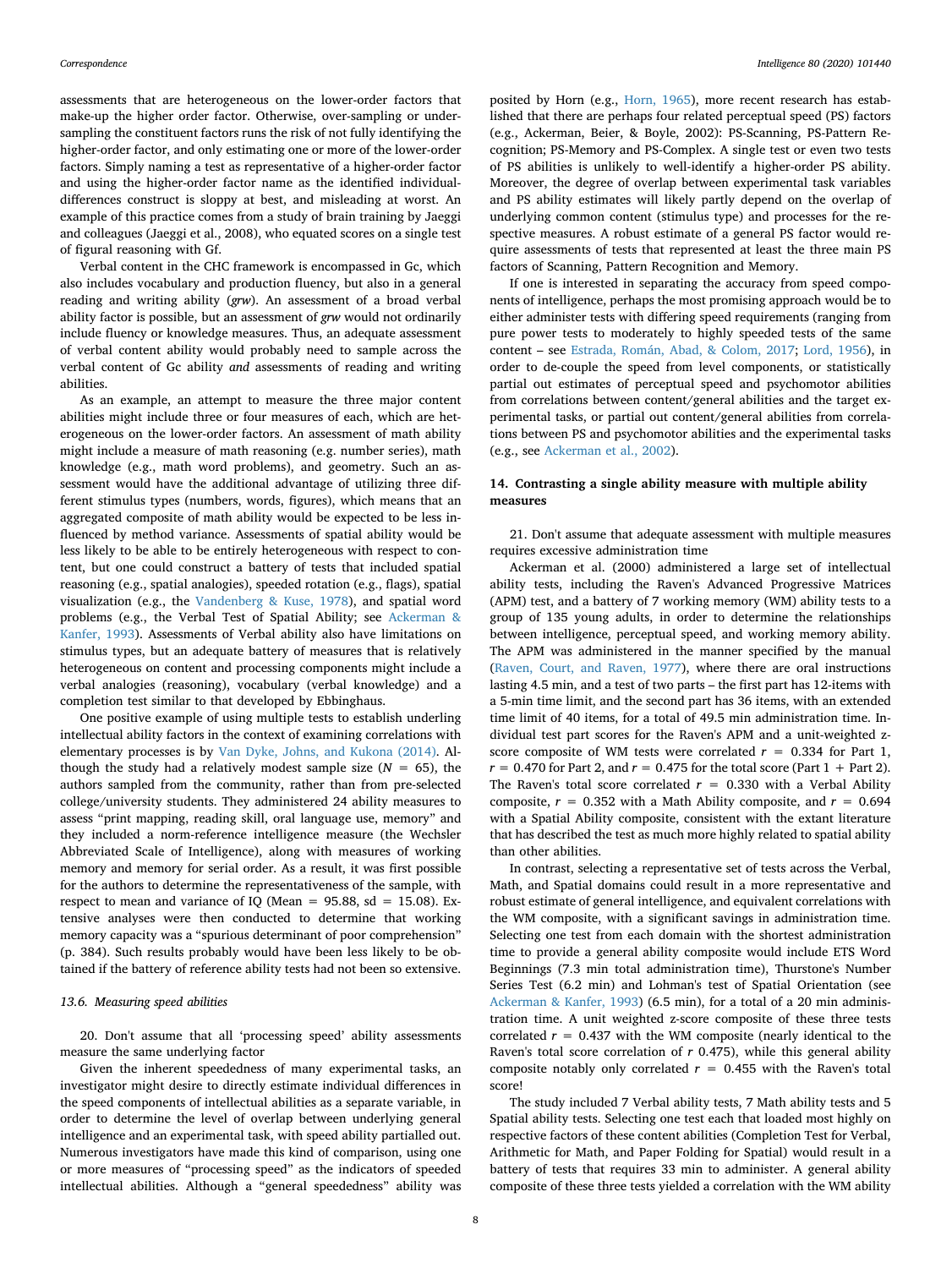composite of  $r = 0.567$ , yet the correlation between this general ability composite and the Raven's total score was  $r = 0.606$ .

Tests that represent three of the four underling factors of Perceptual Speed (PS) ability (Memory, Scanning, Pattern Recognition) also account for variance in the WM ability composite, with a minimal additional investment of administration time, as these tests are very brief. Administrating one test from each factor (Digit/Symbol, Name Comparison, and Summing to 10) would take less than 20 min. Yet a composite of these tests correlated  $r = 0.384$  with the WM ability composite, and correlated non-significantly with the Raven's total score  $(r = 0.096)$ . A total ability composite of the shortest content ability tests and the three perceptual speed ability tests correlated  $r = 0.514$ with the WM ability composite, and  $r = 0.321$  with the Raven's total score. This battery of tests would only take about 40 min to administer, 9.5 min less than administering the Raven's APM.

Similar results were obtained in a study of  $N = 117$  young adults by [Ackerman and Beier 2007](#page-8-36); (Study 3). From that study, a general ability composite of three brief tests representing Verbal (Vocabulary), Numerical (Number Series) and Spatial (Spatial Orientation) abilities with a total administration time of 20 min yielded a correlation of *r* = 0.639 with a composite of six Working Memory ability tests, while the Raven's APM total test score correlated  $r = 0.560$  with the Working Memory composite. Including three of the same PS tests as in the earlier study with the content ability tests in a single composite yielded a correlation with the WM ability composite of  $r = 0.762$ , while correlating  $r = 0.524$  with the Raven's APM total test score.

Such results indicate that a more robust measure of general intellectual ability than the Raven can be obtained with a sampling of content ability tests, with the additional advantage that with a shorter administration time for these tests, it is possible to more widely sample other abilities (such as PS abilities) that would allow for an expanded assessment of construct validity for other abilities (e.g., Working Memory).

## **15. Conclusions**

Many of the "don'ts" and too few of the "do's" can be found in the extant literature on the relationship between constructs from experimental cognitive psychology and intellectual ability. Although they are prominent in laboratory experimental studies that attempt to relate task performance to individual differences in intellectual abilities, they are pervasive in the wider literature beyond the study of intelligence. It is important to note that there are few, if any, "perfect" studies in the literature, because of limitations in funding, time, effort, availability of optimal samples, and so on. The goal of this paper was to provide bestpractice advice, in the hope that new studies will provide more definitive research results in the continuing efforts to integrate experimental and correlational approaches to understanding human intelligence. Thankfully, many of the do's and don'ts we have listed in this paper, such as correcting for restriction-of-range in talent, or using a small set of content measures to generate a robust general ability composite, require few, if any, additional resources, over and above current and past practices. Some "do" recommendations indeed require additional efforts, such as obtaining norms and validity estimates for non-standard test administrations. However, these kinds of investments are expected to provide long-term payoff in heuristic terms, by providing improved reference indicators for future investigations.

#### **References**

- <span id="page-8-23"></span>[Ackerman, P. L. \(1986\). Individual differences in information processing: An investiga](http://refhub.elsevier.com/S0160-2896(20)30018-0/rf0005)[tion of intellectual abilities and task performance during practice.](http://refhub.elsevier.com/S0160-2896(20)30018-0/rf0005) *Intelligence, 10*, [101–139](http://refhub.elsevier.com/S0160-2896(20)30018-0/rf0005).
- <span id="page-8-31"></span>[Ackerman, P. L. \(2000\). Domain-specific knowledge as the "dark matter" of adult in](http://refhub.elsevier.com/S0160-2896(20)30018-0/rf0010)[telligence: gf/gc, personality and interest correlates.](http://refhub.elsevier.com/S0160-2896(20)30018-0/rf0010) *Journal of Gerontology: [Psychological Sciences, 55B](http://refhub.elsevier.com/S0160-2896(20)30018-0/rf0010)*(2), P69–P84.

<span id="page-8-9"></span>[Ackerman, P. L. \(2017\). Adult intelligence: The construct and the criterion problem.](http://refhub.elsevier.com/S0160-2896(20)30018-0/rf0015)

*[Perspectives on Psychological Science, 12](http://refhub.elsevier.com/S0160-2896(20)30018-0/rf0015)*(6), 987–998.

- <span id="page-8-33"></span>[Ackerman, P. L., & Kanfer, R. \(1993\). Integrating laboratory and field study for improving](http://refhub.elsevier.com/S0160-2896(20)30018-0/rf0020) [selection: Development of a battery for predicting air traffic controller success.](http://refhub.elsevier.com/S0160-2896(20)30018-0/rf0020) *[Journal of Applied Psychology, 78](http://refhub.elsevier.com/S0160-2896(20)30018-0/rf0020)*, 413–432.
- <span id="page-8-29"></span>[Ackerman, P. L., Beier, M. E., & Bowen, K. R. \(2000\). Explorations of crystallized in](http://refhub.elsevier.com/S0160-2896(20)30018-0/rf0025)[telligence: Completion tests, cloze tests and knowledge.](http://refhub.elsevier.com/S0160-2896(20)30018-0/rf0025) *Learning and Individual [Differences: A Multidisciplinary Journal in Education, 12](http://refhub.elsevier.com/S0160-2896(20)30018-0/rf0025)*, 105–121.
- <span id="page-8-35"></span>[Ackerman, P. L., Beier, M. E., & Boyle, M. O. \(2002\). Individual differences in working](http://refhub.elsevier.com/S0160-2896(20)30018-0/rf0030) [memory within a nomological network of cognitive and perceptual speed abilities.](http://refhub.elsevier.com/S0160-2896(20)30018-0/rf0030) *[Journal of Experimental Psychology: General, 131](http://refhub.elsevier.com/S0160-2896(20)30018-0/rf0030)*, 567–589.
- <span id="page-8-36"></span>[Ackerman, P. L., & Beier, M. E. \(2007\). Further explorations of perceptual speed abilities,](http://refhub.elsevier.com/S0160-2896(20)30018-0/rf4141) [in the context of assessment methods, cognitive abilities and individual differences](http://refhub.elsevier.com/S0160-2896(20)30018-0/rf4141) during skill acquisition. *[Journal of Experimental Psychology: Applied, 13](http://refhub.elsevier.com/S0160-2896(20)30018-0/rf4141)*(4), 249–272.
- <span id="page-8-12"></span><span id="page-8-1"></span>Anastasi, A., & Urbina, S. (1997). *Psychological testing* [\(7th ed.\). New York: Prentice Hall.](http://refhub.elsevier.com/S0160-2896(20)30018-0/rf0035) [Arthur, W., Jr., & Day, D. V. \(1994\). Development of a short form for the Raven advanced](http://refhub.elsevier.com/S0160-2896(20)30018-0/rf0040)
- <span id="page-8-10"></span>progressive matrices test. *[Educational and Psychological Measurement, 54](http://refhub.elsevier.com/S0160-2896(20)30018-0/rf0040)*(2), 397–403. [Arthur, W., Jr., Tubre, T. C., Paul, D. S., & Sanchez-Ku, M. L. \(1999\). College-sample](http://refhub.elsevier.com/S0160-2896(20)30018-0/rf0045)
- [psychometric and normative data on a short form of the Raven advanced progressive](http://refhub.elsevier.com/S0160-2896(20)30018-0/rf0045) matrices test. *[Journal of Psychoeducational Assessment, 17](http://refhub.elsevier.com/S0160-2896(20)30018-0/rf0045)*, 354–361.
- <span id="page-8-24"></span>[Atkinson, R. C., & Shiffrin, R. M. \(1967\). Human memory: A proposed system and its](http://refhub.elsevier.com/S0160-2896(20)30018-0/rf0050) [control processes. In K. W. Spence, & J. T. Spence \(Eds.\).](http://refhub.elsevier.com/S0160-2896(20)30018-0/rf0050) *The psychology of learning, [remembering, and forgetting: Proceedings of the second conference](http://refhub.elsevier.com/S0160-2896(20)30018-0/rf0050)* (pp. 89–195). New [York: New York Academy of Science](http://refhub.elsevier.com/S0160-2896(20)30018-0/rf0050).
- <span id="page-8-25"></span>Attneave, F. (1959). *[Applications of information theory to psychology: A summary of basic](http://refhub.elsevier.com/S0160-2896(20)30018-0/rf0055) [concepts, methods, and results.](http://refhub.elsevier.com/S0160-2896(20)30018-0/rf0055)* New York: Henry Holt.
- <span id="page-8-11"></span>[Biker, W. B., Hansen, J. A., Brensinger, C. M., Richard, J., Gur, R. E., & Gur, R. C. \(2012\).](http://refhub.elsevier.com/S0160-2896(20)30018-0/rf0060) [Development of abbreviated nine-item forms of the Raven's standard progressive](http://refhub.elsevier.com/S0160-2896(20)30018-0/rf0060) matrices test. *[Assessment, 19](http://refhub.elsevier.com/S0160-2896(20)30018-0/rf0060)*(3), 354–369.
- <span id="page-8-7"></span>[Binet, A., & Simon, T. \(1905\). New methods for the diagnosis of the intellectual level of](http://refhub.elsevier.com/S0160-2896(20)30018-0/rf0065) subnormals. *L'Année Psychologique, 11*[, 191-244. \(Translated by Elizabeth S. Kite and](http://refhub.elsevier.com/S0160-2896(20)30018-0/rf0065) [reprinted in In J. J. Jenkins, & D. G. Paterson \(Eds.\).](http://refhub.elsevier.com/S0160-2896(20)30018-0/rf0065) *Studies of individual differences: The search for intelligence* [\(pp. 90–96\). NY: Appleton-Century-Crofts \(1905\)\)](http://refhub.elsevier.com/S0160-2896(20)30018-0/rf0065).
- <span id="page-8-16"></span>Boone, J. O., & Lewis, M. A. (1978). *[The development of the ATC selection battery: A new](http://refhub.elsevier.com/S0160-2896(20)30018-0/rf0070) [procedure to make maximum use of available information when correcting correlations for](http://refhub.elsevier.com/S0160-2896(20)30018-0/rf0070) [restriction in range due to selection \(FAA-AM-78-36\).](http://refhub.elsevier.com/S0160-2896(20)30018-0/rf0070)* Washington, DC: U.S. Department [of Transportation, Federal Aviation Administration.](http://refhub.elsevier.com/S0160-2896(20)30018-0/rf0070)
- <span id="page-8-26"></span>[Burke, H. R. \(1958\). Raven's progressive matrices: A review and critical evaluation.](http://refhub.elsevier.com/S0160-2896(20)30018-0/rf0075) *The [Journal of Genetic Psychology, 93](http://refhub.elsevier.com/S0160-2896(20)30018-0/rf0075)*, 199–228.
- <span id="page-8-22"></span>[Campbell, D. T., & Fiske, D. W. \(1959\). Convergent and discriminant validation by the](http://refhub.elsevier.com/S0160-2896(20)30018-0/rf0080) [multitrait-multimethod matrix.](http://refhub.elsevier.com/S0160-2896(20)30018-0/rf0080) *Psychological Bulletin, 56*, 81–105.
- <span id="page-8-32"></span>[Carroll, J. B. \(1982\). The measurement of intelligence. In R. J. Sternberg \(Ed.\).](http://refhub.elsevier.com/S0160-2896(20)30018-0/rf0085) *Handbook of human intelligence* [\(pp. 29–120\). Cambridge: Cambridge University Press.](http://refhub.elsevier.com/S0160-2896(20)30018-0/rf0085)
- <span id="page-8-30"></span>Cattell, R. B. (1971-1987). *[Abilities: Their structure, growth and action. \[revised and reprinted](http://refhub.elsevier.com/S0160-2896(20)30018-0/rf0090) [as Intelligence: Its structure, growth, and action\].](http://refhub.elsevier.com/S0160-2896(20)30018-0/rf0090)* Amsterdam: North-Holland (1971- [1987\)\).](http://refhub.elsevier.com/S0160-2896(20)30018-0/rf0090)
- <span id="page-8-4"></span>[Craik, F. I. M., Bialystock, E., Gillingham, S., & Stuss, D. T. \(2018\). Alpha span: A measure](http://refhub.elsevier.com/S0160-2896(20)30018-0/rf0095) of working memory. *[Canadian Journal of Experimental Psychology, 72](http://refhub.elsevier.com/S0160-2896(20)30018-0/rf0095)*(3), 141–152.
- <span id="page-8-5"></span>[Cronbach, L. J. \(1951\). Coefficient alpha and the internal structure of tests.](http://refhub.elsevier.com/S0160-2896(20)30018-0/rf0100) *Psychometrika, 16*[\(3\), 297–334.](http://refhub.elsevier.com/S0160-2896(20)30018-0/rf0100)
- <span id="page-8-0"></span>[Cronbach, L. J. \(1957\). The two disciplines of scientific psychology.](http://refhub.elsevier.com/S0160-2896(20)30018-0/rf0105) *American Psychologist, 12*[, 671–684](http://refhub.elsevier.com/S0160-2896(20)30018-0/rf0105).
- <span id="page-8-6"></span>Cronbach, L. J. (1960). *[Essentials of psychological testing](http://refhub.elsevier.com/S0160-2896(20)30018-0/rf0110)* (2nd ed.). New York: Harper & **[Brothers](http://refhub.elsevier.com/S0160-2896(20)30018-0/rf0110)**
- <span id="page-8-14"></span>[Cronbach, L. J., & Furby, L. \(1970\). How we should measure "change" – or should we?](http://refhub.elsevier.com/S0160-2896(20)30018-0/rf0115) *[Psychological Bulletin, 74](http://refhub.elsevier.com/S0160-2896(20)30018-0/rf0115)*, 68–80.
- <span id="page-8-28"></span><span id="page-8-18"></span>[Detterman, D. K. \(1989\). The future of intelligence research.](http://refhub.elsevier.com/S0160-2896(20)30018-0/rf0120) *Intelligence, 13*, 199–203. [Ebbinghaus, H. \(1896–97\). Über eine neue Methode zur Prüfung geistiger Fähigkeiten](http://refhub.elsevier.com/S0160-2896(20)30018-0/rf0125) [und ihre Anwendung bei Schulkindern. \[On a new method for testing mental abilities](http://refhub.elsevier.com/S0160-2896(20)30018-0/rf0125) and its use with school children.]. *[Zeitschrift für Psychologie und Psysiologie der](http://refhub.elsevier.com/S0160-2896(20)30018-0/rf0125)*
- <span id="page-8-19"></span>*Sinnesorgane, 13*[, 401–459 \(Trans. by Wilhelm, 1999\).](http://refhub.elsevier.com/S0160-2896(20)30018-0/rf0125) [Ericsson, K. A. \(2014\). Why expert performance is special and cannot be extrapolated](http://refhub.elsevier.com/S0160-2896(20)30018-0/rf0130)
- [from studies of performance in the general population: A response to criticisms.](http://refhub.elsevier.com/S0160-2896(20)30018-0/rf0130) *[Intelligence, 45](http://refhub.elsevier.com/S0160-2896(20)30018-0/rf0130)*, 81–103.
- <span id="page-8-34"></span>[Estrada, E., Román, F. J., Abad, F. J., & Colom, R. \(2017\). Separating power and speed](http://refhub.elsevier.com/S0160-2896(20)30018-0/rf0135) [components of standardized intelligence measures.](http://refhub.elsevier.com/S0160-2896(20)30018-0/rf0135) *Intelligence, 61*, 159–168.
- <span id="page-8-20"></span>[Fournier-Vicente, S., Larigauderie, P., & Gaonac'h, D. \(2008\). More dissociations and](http://refhub.elsevier.com/S0160-2896(20)30018-0/rf0140) [interactions within executive functioning: A comprehensive latent-variable analysis.](http://refhub.elsevier.com/S0160-2896(20)30018-0/rf0140) *[Acta Psychologica, 129](http://refhub.elsevier.com/S0160-2896(20)30018-0/rf0140)*, 32–48.
- <span id="page-8-15"></span>[Ghiselli, E. E., Campbell, J. P., & Zedeck, S. \(1981\).](http://refhub.elsevier.com/S0160-2896(20)30018-0/rf0145) *Measurement theory for the behavioral sciences.* [New York: Freeman.](http://refhub.elsevier.com/S0160-2896(20)30018-0/rf0145)
- <span id="page-8-8"></span>[Gignac, G. E. \(2015\). Raven's is not a pure measure of general intelligence: Implications](http://refhub.elsevier.com/S0160-2896(20)30018-0/rf0150) for *g* [factor theory and the brief measurement of](http://refhub.elsevier.com/S0160-2896(20)30018-0/rf0150) *g*. *Intelligence, 52*, 71–79.
- <span id="page-8-13"></span>[Goodenough, F. L., & Maurer, K. M. \(1940\). The relative potency of the nursery school](http://refhub.elsevier.com/S0160-2896(20)30018-0/rf0155) [and the statistical lab in boosting the IQ.](http://refhub.elsevier.com/S0160-2896(20)30018-0/rf0155) *Journal of Educational Psychology, 32*, [541–549](http://refhub.elsevier.com/S0160-2896(20)30018-0/rf0155).
- <span id="page-8-2"></span>[Green, S. B., Yang, Y., Alt, M., Brinkley, S., Gray, S., Hogan, T., & Cowan, N. \(2016\).](http://refhub.elsevier.com/S0160-2896(20)30018-0/rf0160) *[Psychonomic Bulletin & Review, 23](http://refhub.elsevier.com/S0160-2896(20)30018-0/rf0160)*, 750–763.
- <span id="page-8-27"></span><span id="page-8-17"></span>Gulliksen, H. (1950). *Theory of mental tests.* [New York: John Wiley & Sons](http://refhub.elsevier.com/S0160-2896(20)30018-0/rf0165). [Guttman, L. \(1954-1955\). An outline of some new methodology for social research.](http://refhub.elsevier.com/S0160-2896(20)30018-0/rf0170) *The [Public Opinion Quarterly, 18](http://refhub.elsevier.com/S0160-2896(20)30018-0/rf0170)*(4), 395–404.
- <span id="page-8-21"></span>[Hancock, G. R., & Mueller, R. O. \(2011\). The reliability paradox in assessing structural](http://refhub.elsevier.com/S0160-2896(20)30018-0/rf0175) [relations within covariance structure models.](http://refhub.elsevier.com/S0160-2896(20)30018-0/rf0175) *Educational and Psychological [Measurement, 71](http://refhub.elsevier.com/S0160-2896(20)30018-0/rf0175)*(2), 306–324.
- <span id="page-8-3"></span>[Hedge, C., Powell, G., & Sumner, P. \(2018\). The reliability paradox: Why robust cognitive](http://refhub.elsevier.com/S0160-2896(20)30018-0/rf0180) [tasks do not produce reliable individual differences.](http://refhub.elsevier.com/S0160-2896(20)30018-0/rf0180) *Behavioral Research, 50*, [1166–1186](http://refhub.elsevier.com/S0160-2896(20)30018-0/rf0180).